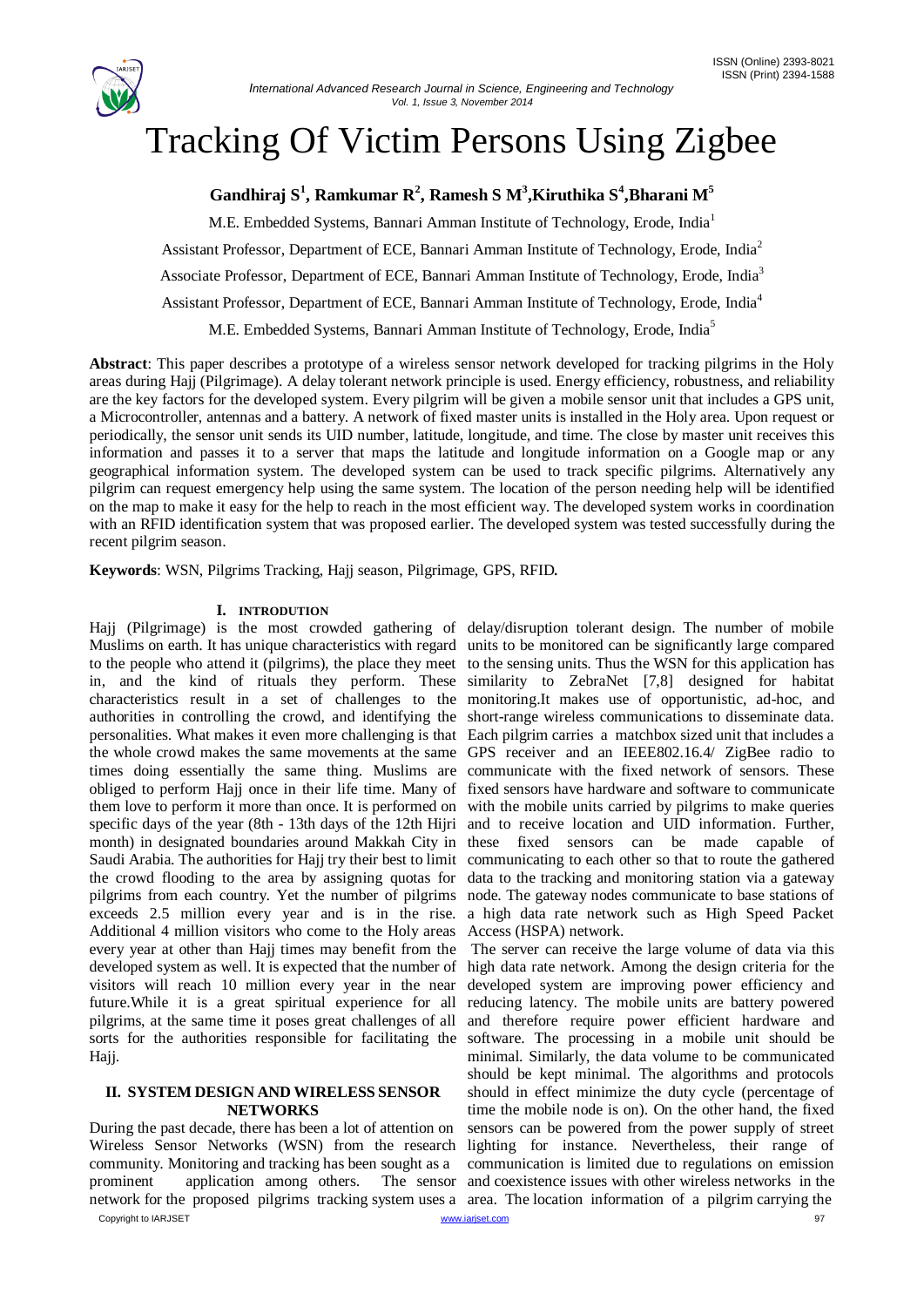

*International Advanced Research Journal in Science, Engineering and Technology Vol. 1, Issue 3, November 2014*

mobile unit along with the time stamp and UID information is transmitted to the nearest fixed sensors periodically, when the pilgrim requests emergency help or in response to a query originating from a monitoring station. Periodic transmission of location information will facilitate continuous monitoring of a mobile unit and will reduce the time delay in locating the pilgrim in response to a query. However, increased frequency of such transmission leads to increased power consumption and bandwidth occupancy. In addition to the periodic transmission of data, a mobile unit may respond to a query generated by the tracking station and the response is routed to the tracking station via the best path based on the routing criteria.

Power efficiency of the mobile unit can be improved for instant by reducing the frequency of the periodic transmission of location information. As in a typical WSN, the developed system uses multi-hop communication to route information. Multi-hop communication yields reduced power consumption and scalability advantages. First, RF communication path loss has been a primary limitation for wireless networking where received power *Pr* decays with transmission range, *d*, as *Pr* =*k d-n* where *n*  varies from 3 to 5 in typical indoor and outdoor environments [9]. However, in a dense sensor network, multi-hop architectures may permit *N* communication link hops between *N*+1 nodes. In the limitwhere communication system power dissipation (transceiver power) exceeds that of other systems within the premise of the sensor node, the introduction of *N* co-linear equal range hops between any node pair reduces power by a factor of *Nn*-1 in comparison with a single hop system. Multi-hop communication, therefore, provides an immediate advantage in capability for the low power devices.

#### A. Node Configurations

Copyright to IARJSET [www.iarjset.com](http://www.iarjset.com/) 98 All nodes in the fixed WSN are made equivalent to keep the deployment, configuration and reconfiguration process simple. Configuration is performed such that some of the nodes will function only as end nodes receiving queries from the network, collecting data from the mobile nodes in the vicinity, and sending the data to nearby sensors. Some nodes function as routers in addition to performing the functions of end nodes. Yet a few strategically placed nodes function also as gateways sending volumes of data to base stations connected to public communication networks. Figure 1 shows a typical scenario where the mobile units and fixed sensors of different configurations communicating to each other.In the scenario we consider, the mobile units are highly dense in a limited geographic region. Therefore the sensor network may comprise of units mounted on nearby infrastructure such as lamp posts in the Holy areas. When dense sensing is employed, each patch of sensors only has to deal with a few mobile units carried by the pilgrims in a limited spatial region. Signal processing is greatly simplified because the sensors are close to the source, so that the Signal to Noise Ratio (SNR) is high. To simplify the complexity, the mobile units use flooding protocol thus a group of closest fixed sensors all receive the same data. These data are stored



Figure 1: Sensor configurations and data routing.

and routed through the best multi-hop route to the tracking and monitoring station. In this scenario, the query generation can grow tremendously, thus a tree based routing is suitable.

#### B. Monitoring and Tracking

In the simplest scenario, all the queries on the location of an object will be sent by a single monitoring station. One interesting aspect of this is to design the optimal routing protocol to send the query for a particular object. Along with other criteria, this protocol will make use of any past knowledge on the location of the person being queried. Also the protocol includes parallel routing of multiple queries so that to minimize the latency resulting from multiple queries. This process is enabled by the fact that it is possible to initiate multiple parallel routes in a sensor network of sufficiently large number of nodes.

#### C. Implementation of algorithms and protocols

The WSN incorporates algorithms operating at multiple layers namely Physical (PHY), Medium Access Control (MAC), network, and application layers, and includes elements to achieve necessary security for data, and to retain location information. The history of location information will be useful for future computations with increased energy efficiency and reduced computational load. Moreover, previous location information minimizes latency in responding to future queries. Among the candidate techniques to achieve energy efficiency and security is joint data compression and encryption technique. The benchmark standard for the current implementation is IEEE 802.15.4/ZigBee protocol suite for low bit rate communications.

Carrier-Sense Multiple Access (CSMA) protocol can be modified to provide low-duty-cycle operation. By sensing and detecting whether there is activity on the channel, a node may sleep and periodically awake and sample the channel. If a node detects incoming energy on the channel, it stays awake to receive the packet. Because the transmitter might repeatedly send a packet, the receiver must be awake during at least one transmission of the packet - a scheme commonly called Low-Power Listening (LPL) inspired by ALOHA with preamble sampling. The node's duty cycle using LPL depends on the number of its neighbors, as well as the application and sensor sampling rate. As the number of neighbors or sampling rate